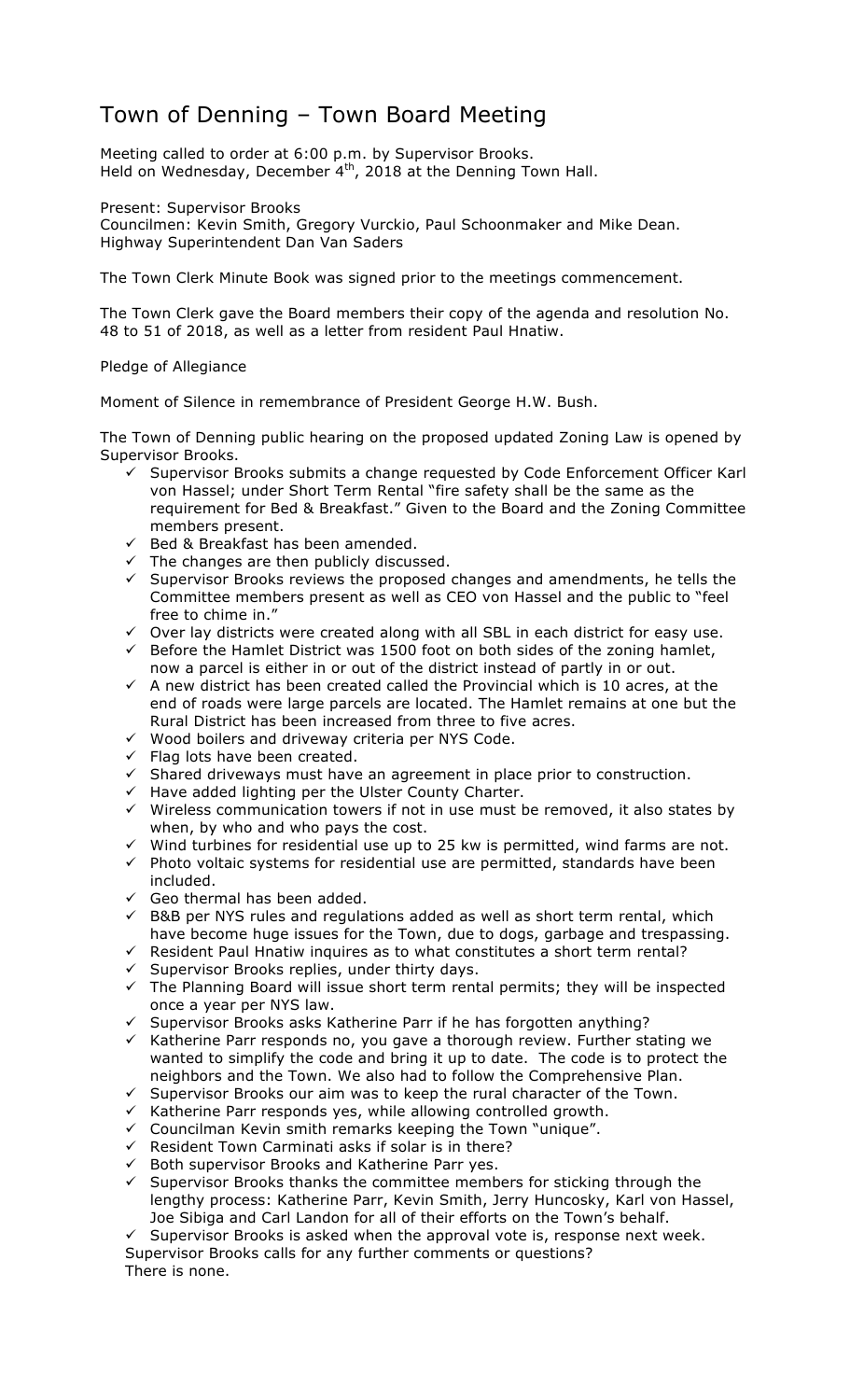The Motion to adjourn the Amended Zoning Law Public Hearing by Councilman Gregory Vurckio, 2nd by Councilman Mike Dean. All in favor. Motion carried by a 4 to 0 vote.

 $\checkmark$  Resident Tony Carminati asks if any business now before the planning board is grandfathered in? Response yes.

Reading of last month's minutes by Town Clerk Joy Monforte. Motion to adopt and approve as read by Councilman Kevin Smith, 2nd by Councilman Paul Schoonmaker. All in favor. Motion carried by a 4 to 0 vote.

Correspondence – Supervisor Brooks

- The monthly donation from the YMCA in the amount of \$8,500.00 has been received and is gratefully acknowledged.
- A copy of the letter Verizon sent to Senator Bonacic in response to his letter regarding the lack of repair service and line improvement.
- Verizon blames the Association of Towns for defeating two laws they wanted past.
- Supervisor Brooks explains his and the Association opposition position: Verizon could come into a town, circumvent the planning board, town board and local regulations and do whatever they wanted. Verizon also wanted to install nodes on telephone poles which cause health hazards.
- These nodes must be turned off before Verizon or Central Hudson can work in the vicinity.
- A letter from resident Paul Hnatiw, his neighbor is dragging trees up the town road to his home to be cut up there, possibly causing damage.
- Mr. Hnatiw further states no vehicles have been removed and it is past the  $15<sup>th</sup>$ .
- Supervisor Brooks informs him it has become a court issue, the court date is Jan.  $9<sup>th</sup>$ , 2019 at 10 am.
- Mr. Hnatiw states the Judge will be in violation if he does not remove himself from the case due to the closeness of the parties involved, "it will then go for a judicial review".
- Mr. Hnatiw comments he has disconnected the tubs, but there are three vehicles there; a mason dump truck, landscape trailer, snow mobile and a doodle bug.
- Supervisor Brooks states he (the Town) must follow legal procedure.

Highway Report: by Superintendent Dan Van Saders

- **Truck and equipment repair and maintenance report given.**<br>• Weather events on Red Hill.
- Weather events on Red Hill.
- " Sand and salt are full.
- The highway garage over hang has been repaired and came out well.
- " Discussion opened on the wood stove, boiler and chimney in the highway garage.
- " Councilman Mike Dean comments it is always ice to have an extra heat source.
- " Councilman Gregory Vurckio remarks if the burner is updated next year to propane a new chimney would not be needed.
- Supervisor Brooks informs Hwy. Sup. Van Saders one of the councilman will get together with him to review options, cost and then submit to the Board for discussion and approval.

Planning Board Report - by Liaison, Councilman Mike Dean

- " Councilman Dean report he spoke with Steve Bobik and there wasn't any business before the Board.
- " Planning Board member Katherine Parr informs the Board that both Daniel Bishop and Will Illing attended last months meeting. They wanted to change the name of the parking lot and wanted approval of their plans. The Planning Board did not give approval.<br>The stairs and too house in the stairs and the stairs and the stairs of the stairs and the stairs of the stair
- 
- The stairs and tea house are on the 10.7 acres leased by Mr. Kobayashi to Honzo Haven.
- " Member Tony Carminati remarks they want the Board to vote at the next meeting.
- " Katherine Parr says I told them if you have not completed Phase One, you cannot move onto Phase Two.
- Supervisor Brooks states they must complete a SMPP, EAF, SEQR prior to approval. The DPE and DEC have requirements.
- The run-off going to the neighbor's property must be changed and if headed the other way would go directly in to a Class A trout stream.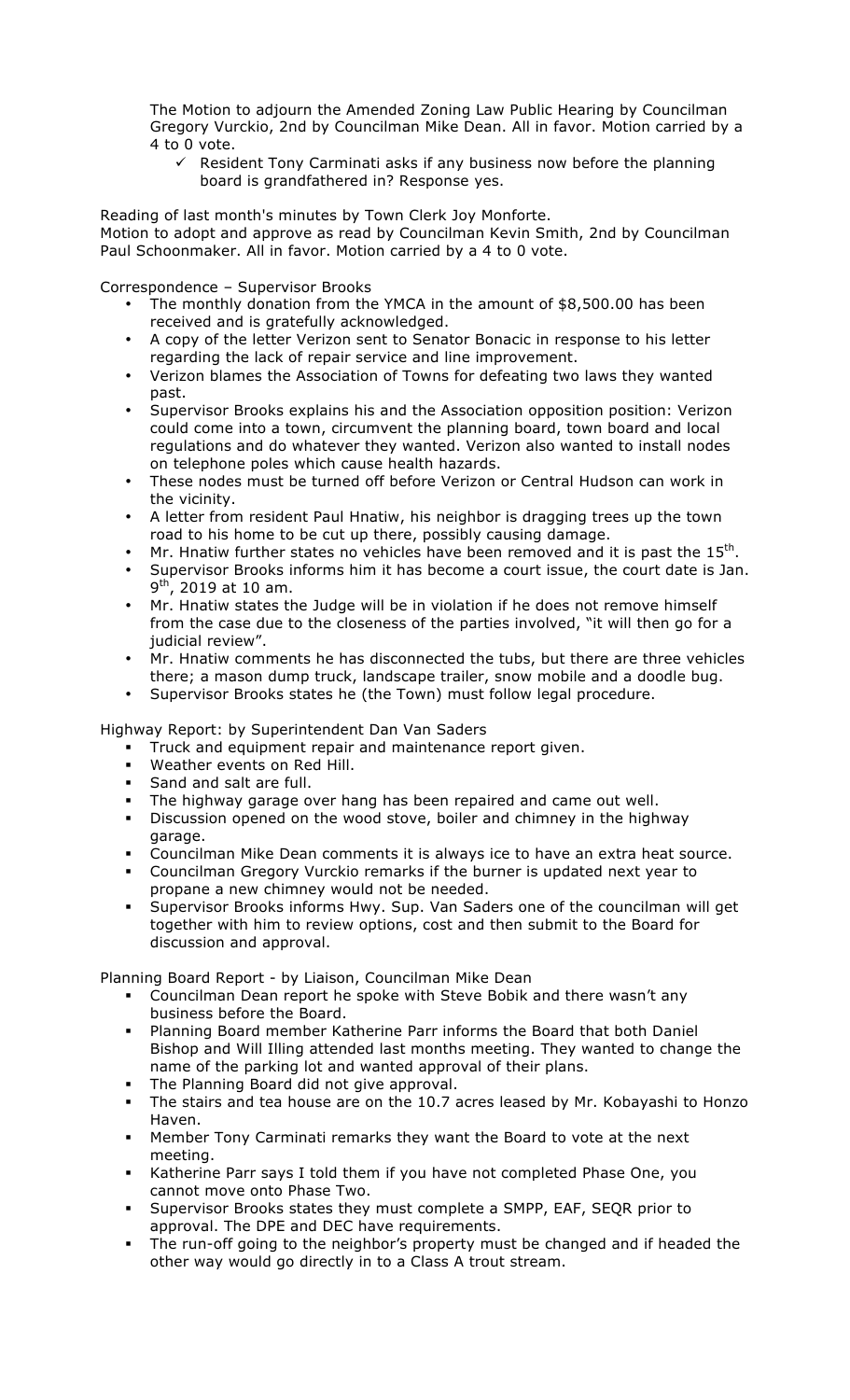- Supervisor Brooks remarks he would like to hire a planner to help the planning board. Saying he had planned on discussing this with the Town Board later.
- **•** Discussion follows.
- " A Motion is made to hire the current Town planner.

**Whereupon**, the Motion was put to a vote, recorded as follows:

Motion to adopt and approve by Councilman Gregory Vurckio,

2<sup>nd</sup> by Councilman Mike Dean. Roll Call Vote:

Councilman Mike Dean AYE Councilman Paul Schoonmaker AYE

Councilman Kevin Smith AYE Councilman Gregory Vurckio AYE

Supervisor David Brooks AYE

Motion carried following a unanimous roll call vote.

" A lot line was submitted between Sue and Irwin Cook and the Frost Valley YMCA, 9.23 acres would be adjoined to the current property and added to the tax rolls.

Resolution No. 48 of 2018

**WHEREAS** New York State Town Law §113 authorizes the Town Supervisor to transfer funds between General Fund accounts upon the approval of an authorizing resolution by the Town Board, and

**WHEREAS** the 2018 General Fund for the Town of Denning is in need of budgetary transfers.

**NOW THEREFORE BE IT RESOLVED** that the Town of Denning Town Board **HEREBY** authorizes the Supervisor to increase the following Appropriations Codes: Increase A1910.4 Unallocated Insurance in the amount of \$700.00 And Decrease A1670.4 Central Data Processing Contractual Expense in the amount of \$700.00

**Whereupon**, the Resolution was put to a vote, recorded as follows:

Motion to adopt and approve by Councilman Mike Dean,

2<sup>nd</sup> by Councilman Kevin Smith. Roll Call Vote:

Councilman Mike Dean AYE Councilman Paul Schoonmaker AYE Councilman Kevin Smith AYE Councilman Gregory Vurckio AYE Supervisor David Brooks AYE

Motion carried following a unanimous roll call vote.

Resolution No. 49 of 2018

**WHEREAS** New York State Town Law §285-a authorizes the Town Supervisor to transfer funds between Highway Fund accounts upon the approval of a resolution by the Town Board, and

**WHEREAS** the 2018 Highway Fund for the Town of Denning is in need of budgetary transfers.

**NOW THEREFORE BE IT RESOLVED** that the Town of Denning Town Board

**HEREBY** authorizes the Supervisor to transfer the following:

Increase Brush & Weeds DA5140.4 by \$800.00 and

Decrease DA5130.4 Machinery Contractual Expense \$800.00

**Whereupon**, the Resolution was put to a vote, recorded as follows: Motion to adopt and approve by Councilman Paul Schoonmaker, 2<sup>nd</sup> by Councilman Mike Dean. Roll Call Vote:

Councilman Mike Dean AYE Councilman Paul Schoonmaker AYE Councilman Gregory Vurckio AYE Supervisor David Brooks AYE Motion carried following a unanimous roll call vote.

Resolution No. 50 of 2018

**WHEREAS** New York State Town Law section 267 authorizes the Town Board to appoint members to the Planning Board, And

**WHEREAS** New York State Town Law § 64, Subdivision 5 confers specific authority on Town Boards to fill vacancies in Town Offices.

**NOW THEREFORE BE IT RESOLVED** that Mr. Jerry Huncosky is **HEREBY** appointed to

fill the vacancy on the Planning Board for a remainder of term appointment ending 12- 31-2019.

**Whereupon**, the Resolution was put to a vote, recorded as follows: Motion to adopt and approve by Councilman Mike Dean,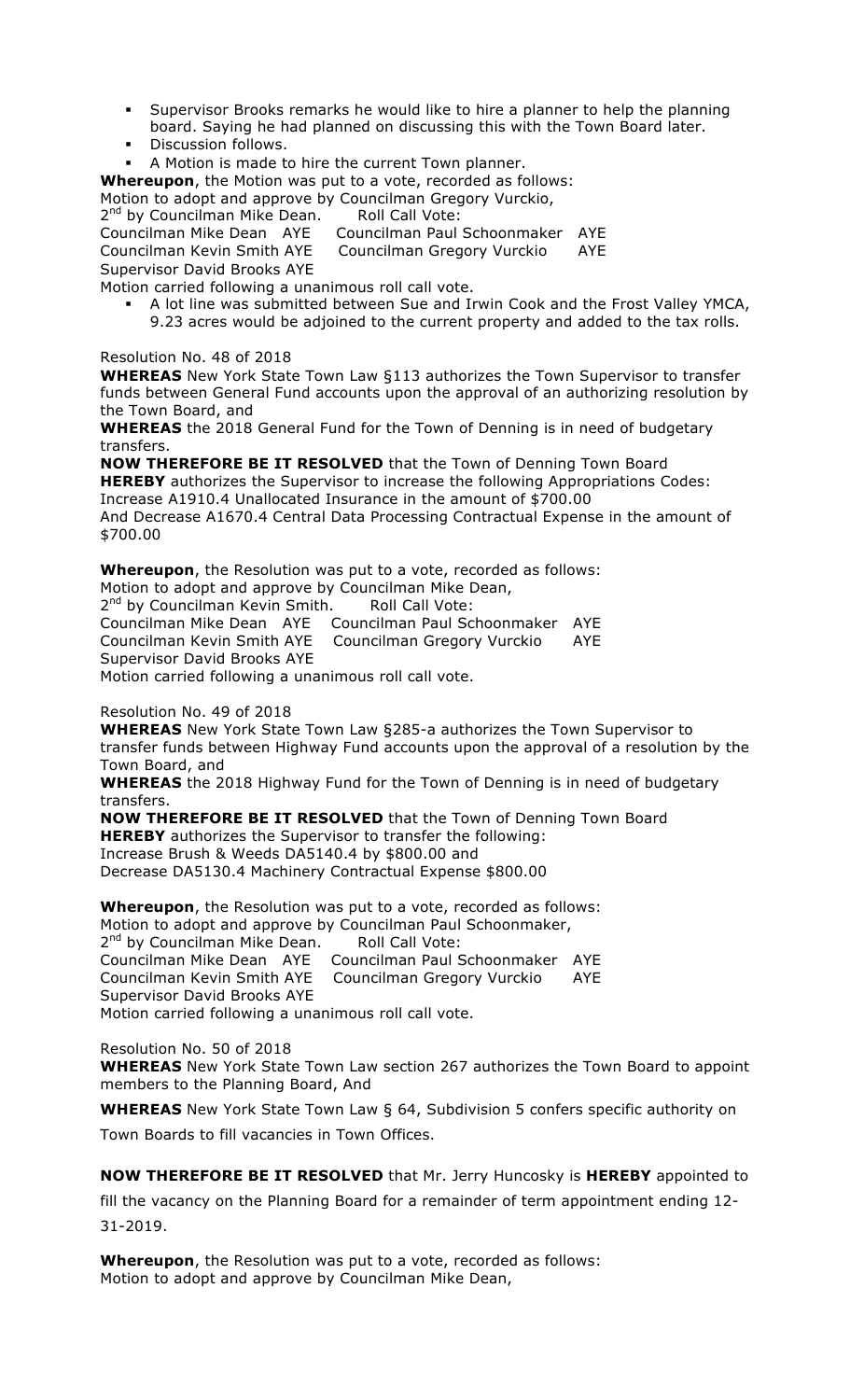2<sup>nd</sup> by Councilman Gregory Vurckio. Roll Call Vote: Councilman Mike Dean AYE Councilman Paul Schoonmaker AYE Councilman Kevin Smith NAYE Councilman Gregory Vurckio AYE Supervisor David Brooks AYE Motion carried following a 4 AYE to 1 NAYE roll call vote.

Resolution No. 51 of 2018 **WHEREAS** the Town of Denning Town Board wishes to record its deep sorrow over the passing of Mrs. Rose Parrow; and

**WHEREAS** Mrs. Parrow served as an Election Inspector for the Town of Denning from 2002 until 2005 and

**WHEREAS** Mrs. Parrow was also the long term and last presiding Postmistress of the Sundown Post Office. And

**WHEREAS** the Town of Denning Town Board is grateful for her many contributions as an outstanding citizen of to her community.

**NOW THERFORE BE IT RESOLVED** that the Town of Denning Town Board **HEREBY**  orders; Resolution No. 51 of 2018 entered into the official record of the Town and for a certified copy of this resolution be sent her family, in recognition of her service.

**Whereupon**, the Resolution was put to a vote, recorded as follows: Motion to adopt and approve by Councilman Gregory Vurckio, 2<sup>nd</sup> by Councilman Paul Schoonmaker. Roll Call Vote: Councilman Mike Dean AYE Councilman Paul Schoonmaker AYE Councilman Kevin Smith AYE Councilman Gregory Vurckio AYE Supervisor David Brooks AYE Motion carried following a unanimous roll call vote.

Supervisor Comments:

- Supervisor Brooks informs the Board there has been no information from the Chazen Group as of yet.
- He informs the Board he has a meeting with the Soil and Water next week for next years' project plans.

Supervisor Brooks calls for Councilmen Comments: There are none.

Supervisor Brooks call for Public Comment:

- o Arnie Wager say has he is the chairman of the largest corporation in Town, he should not be on any Board.
- $\circ$  Supervisor Brooks states he must follow the zoning law like anyone else and if any YMCA business comes before the Board, he must recuse himself.
- o Resident Mr. Donato Lamonaca informs the Board he has a problem issue with speeders on Peekamoose Road.
- o Hwy. Sup. Van Saders comments more speed limit signs have been installed.
- o Resident Mr. Hnatiw wants a letter to the neighbor dragging trees on Town roads, letting him know he has no right to damage Town property.
- o Supervisor Brooks informs him that Hwy. Sup. Van Saders will keep an eye on the road.
- o Mr. Hnatiw repeats he wants a letter.
- o Supervisor Brooks agrees and will send one.
- $\circ$  Discussion opened on runner's / cyclist complaints, and the permit now required.

Supervisor Brooks call for any further comments or discussion. There is none. Supervisor Brooks wishes everyone a Merry Christmas and a Happy New Year. Motion to adjourn 7:30 by Councilman Gregory Vurckio, 2<sup>nd</sup> by Councilman Paul Schoonmaker, All in favor. Motion carried.

Respectfully Submitted by Joy Monforte, RMC, Town Clerk, November 8<sup>th</sup>, 2018

Next Meeting: Tuesday, December  $11<sup>th</sup>$ , 2018 at 6 pm at the Denning Town H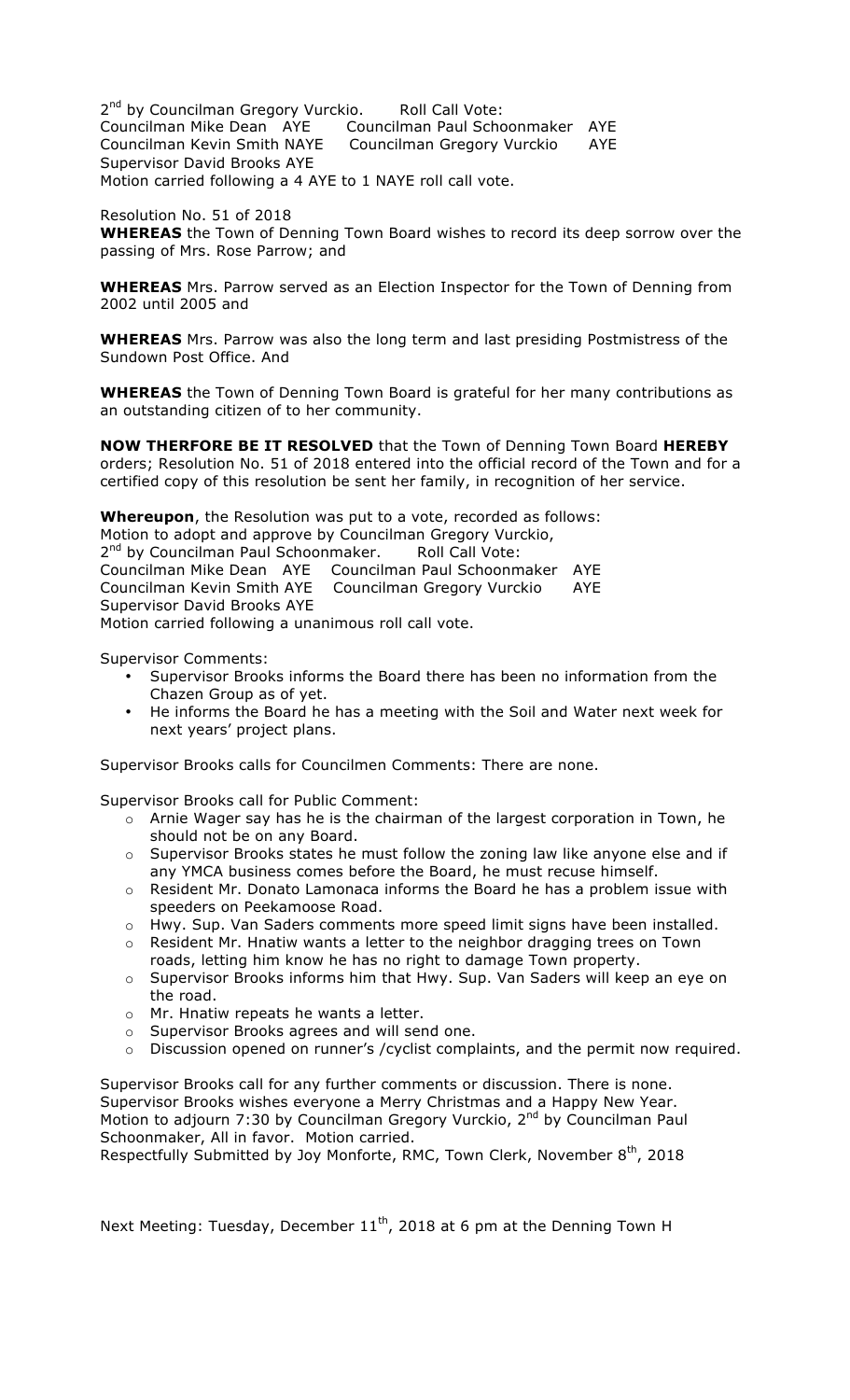## Town of Denning – Town Business Meeting

Meeting held on Tuesday, December  $11<sup>th</sup>$ , 2018 at the Denning Town Hall. Called to order at 6:01 p.m. by Supervisor David Brooks.

Present: Supervisor David Brooks

Councilmen: Mike Dean, Paul Schoonmaker, Gregory Vurckio, and Kevin Smith. Highway Superintendent Dan Van Saders.

The Town Clerk Minute Book was signed prior to the start of the meeting.

The Town Clerk gave the Board members their copy of the agenda, Resolution No. 52 of 2018 and the Budget vs. Actual thru November, 2018.

Pledge of Allegiance

Hwy. Super. Van Saders goes to his office to pick up some corresponding paperwork for some vouchers being submitted.

General Pre Pay Vouchers presented by Supervisor Brooks. (see Warrant #12PP, voucher (#79-84) Central Hudson A1620.4 \$253.93, A5132.4 \$301.40, A8160.4 \$39.00. Healthcare Reimbursement Acct. A9060.8 \$2,500.00 MVP Health Care Inc. DA9060.8 \$6,111.92 TWC A1620.4 A5132.4 \$148.98 Trust & Agency Acct. DA9030.8 \$665.04, \$240.88. Whereupon a Motion to approve and pay General Fund Pre Pay vouchers by Councilman Gregory Vurckio, 2<sup>nd</sup> by Councilman Paul Schoonmaker, All in favor.

General Vouchers, presented by Supervisor Brooks. (see Warrant #12, vouchers 177-195) Mark Boncek A1620.4 \$910.00 Bottini Fuel Corp. A5132.4 \$905.84 Central Hudson A5182.4 \$106.80 Jonathan Follender A1110.4 \$205.00 Home Depot Credit Serv. A5132.4 \$96.91 Language Line Services A1110.4 \$33.00 Carl Landon A1460.4 \$299.17 Lawyers Diary & Manual A1110.4 \$111.25 Office of the Comptroller A690 \$2,108.00 Teri Lockhart A1320.4 \$4,612.50 Planit Main Street A8020.4 \$405.00 Postmaster, Claryville A1620.4 \$144.00 Quill.Com A1110.4 \$1,324.50, A1620.4 \$60.37A5132.4 \$41.35 Red Hill Services A5132.4 \$1,494.38 Sundown Methodist Church A1620.4 \$1,200.00 T.C. Petty Cash Reimbursement C/o Joy Monforte A1410.4 \$6.20 UCRRA A8160.4 \$2,630.64 Karl von Hassel A3310.4 \$438.00 Yaun Co., Inc. A5132.4 \$105.09 Whereupon a Motion to approve and pay General Fund vouchers by Councilman Kevin Smith,  $2^{nd}$  by Councilman Mike Dean. Motion carried 4 to 0 vote.

Highway Pre Pay Vouchers presented by Hwy Super. Van Saders. (see Warrant #12PP, voucher #37-40) Healthcare Reimbursement Acct. DA9060.8 \$2,500.00 MVP Healthcare, Inc. DA9060.8 \$8,324.86 Trust & Agency Account DA9030.8 \$1,086.14, \$794.88 Whereupon a Motion to approve and pay Highway Pre Paid Vouchers was made by Councilman Gregory Vurckio, 2<sup>nd</sup> by Councilman Mike Dean. All in favor.

Highway Vouchers presented by Highway Superintendent Dan Van Saders. (see Warrant #12, voucher #186-202) American Rock Salt DA 5142.4 \$10,554.25, \$7,977.18. Bottini Fuel Corp. DA5110.4 \$1,579.48 Chemung Supply Corp. DA5130.4 \$3,298.96

 Councilman Vurckio inquires as to the delivery method from Chemung? Hwy. Super. van Saders replies they delivery on a tractor trailer flat bed.